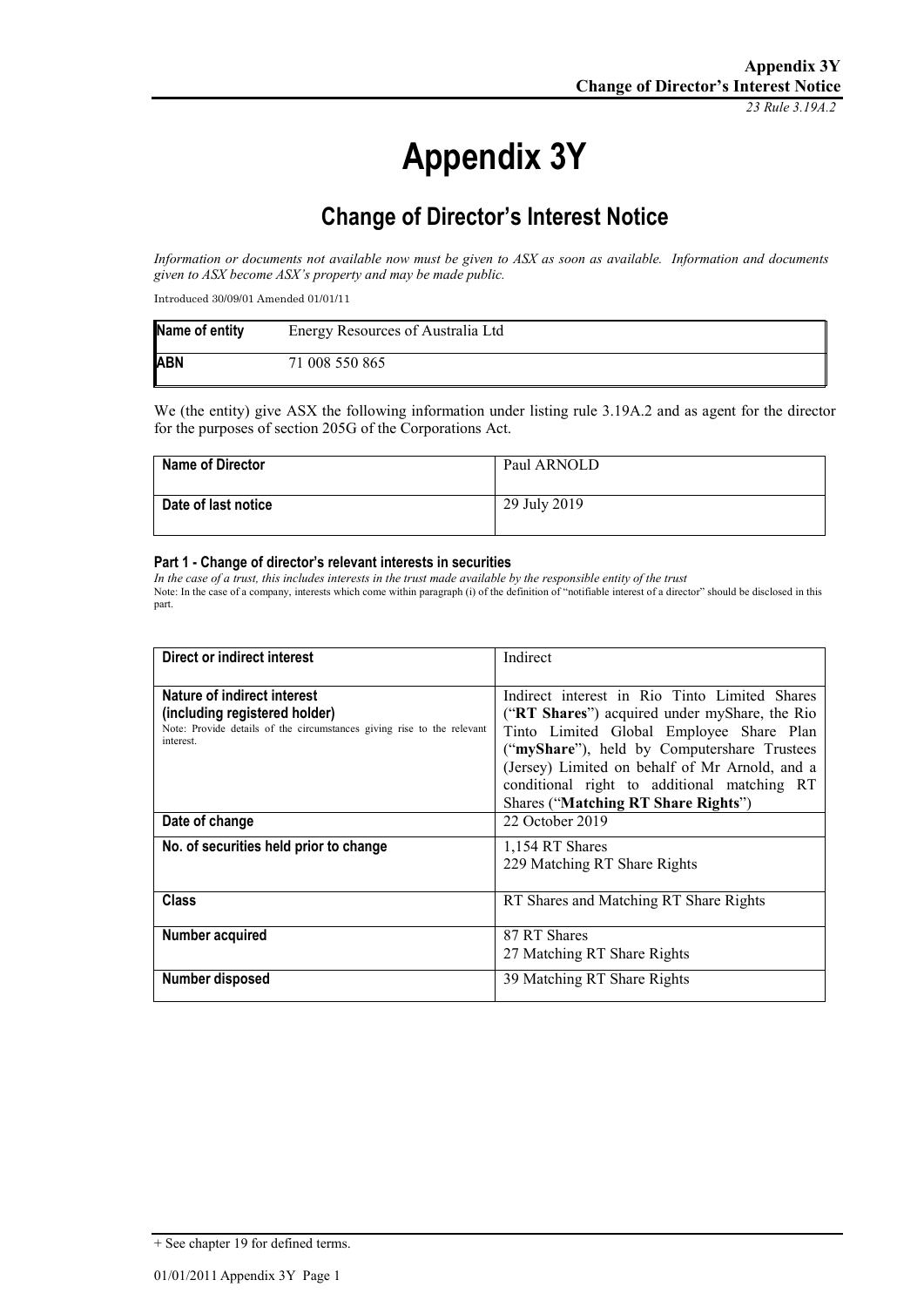| <b>Value/Consideration</b><br>Note: If consideration is non-cash, provide details and estimated valuation                                                               | Purchase of 27 RT Shares at \$88.74 per share<br>٠<br>and grant of 27 Matching RT Share Rights<br>under the terms of myShare<br>Vesting of 39 Matching RT Share Rights<br>under the terms of myShare at no cost,<br>including 5 RT Shares representing the value<br>of dividends that would have been paid since<br>grant<br>Acquisition of 22 RT Shares pursuant to the<br>dividend reinvestment provisions under the<br>terms of myShare. |
|-------------------------------------------------------------------------------------------------------------------------------------------------------------------------|---------------------------------------------------------------------------------------------------------------------------------------------------------------------------------------------------------------------------------------------------------------------------------------------------------------------------------------------------------------------------------------------------------------------------------------------|
| No. of securities held after change                                                                                                                                     | 1,241 RT Shares<br>217 Matching RT Share Rights                                                                                                                                                                                                                                                                                                                                                                                             |
| Nature of change<br>Example: on-market trade, off-market trade, exercise of options, issue of<br>securities under dividend reinvestment plan, participation in buy-back | Purchase of 27 RT Shares and grant of 27<br>$\bullet$<br>Matching RT Share Rights under the terms of<br>myShare<br>Vesting of Matching RT Share Rights under<br>the terms of myShare<br>Acquisition of RT Shares pursuant to the<br>dividend reinvestment provisions under the<br>terms of myShare.                                                                                                                                         |

\* In accordance with the rules of myShare, upon vesting Mr Arnold may receive additional RT Shares in lieu of dividends that would have been paid to him in the period from grant on the base number of RT Shares, the subject of the Rights that vest.

| Direct or indirect interest                                                                                                                                             | Indirect                                                                                                                          |
|-------------------------------------------------------------------------------------------------------------------------------------------------------------------------|-----------------------------------------------------------------------------------------------------------------------------------|
| Nature of indirect interest<br>(including registered holder)<br>Note: Provide details of the circumstances giving rise to the relevant<br>interest.                     | RT Shares held by Computershare Company<br>Nominees Limited (as nominee for the Vested<br>Share Account on behalf of Paul Arnold) |
| Date of change                                                                                                                                                          | 22 October 2019                                                                                                                   |
| No. of securities held prior to change                                                                                                                                  | 3,330 RT Shares                                                                                                                   |
| <b>Class</b>                                                                                                                                                            | RT Shares                                                                                                                         |
| Number acquired                                                                                                                                                         | 111 RT Shares                                                                                                                     |
| Number disposed                                                                                                                                                         | N/A                                                                                                                               |
| <b>Value/Consideration</b><br>Note: If consideration is non-cash, provide details and estimated valuation                                                               | Acquisition of 111 RT Shares pursuant to the<br>dividend reinvestment provisions under the terms<br>of the Vested Share Account.  |
| No. of securities held after change                                                                                                                                     | 3,441 RT Shares                                                                                                                   |
| Nature of change<br>Example: on-market trade, off-market trade, exercise of options, issue of<br>securities under dividend reinvestment plan, participation in buy-back | Acquisition of 111 RT Shares pursuant to the<br>dividend reinvestment provisions under the terms<br>of Vested Share Account.      |

<sup>+</sup> See chapter 19 for defined terms.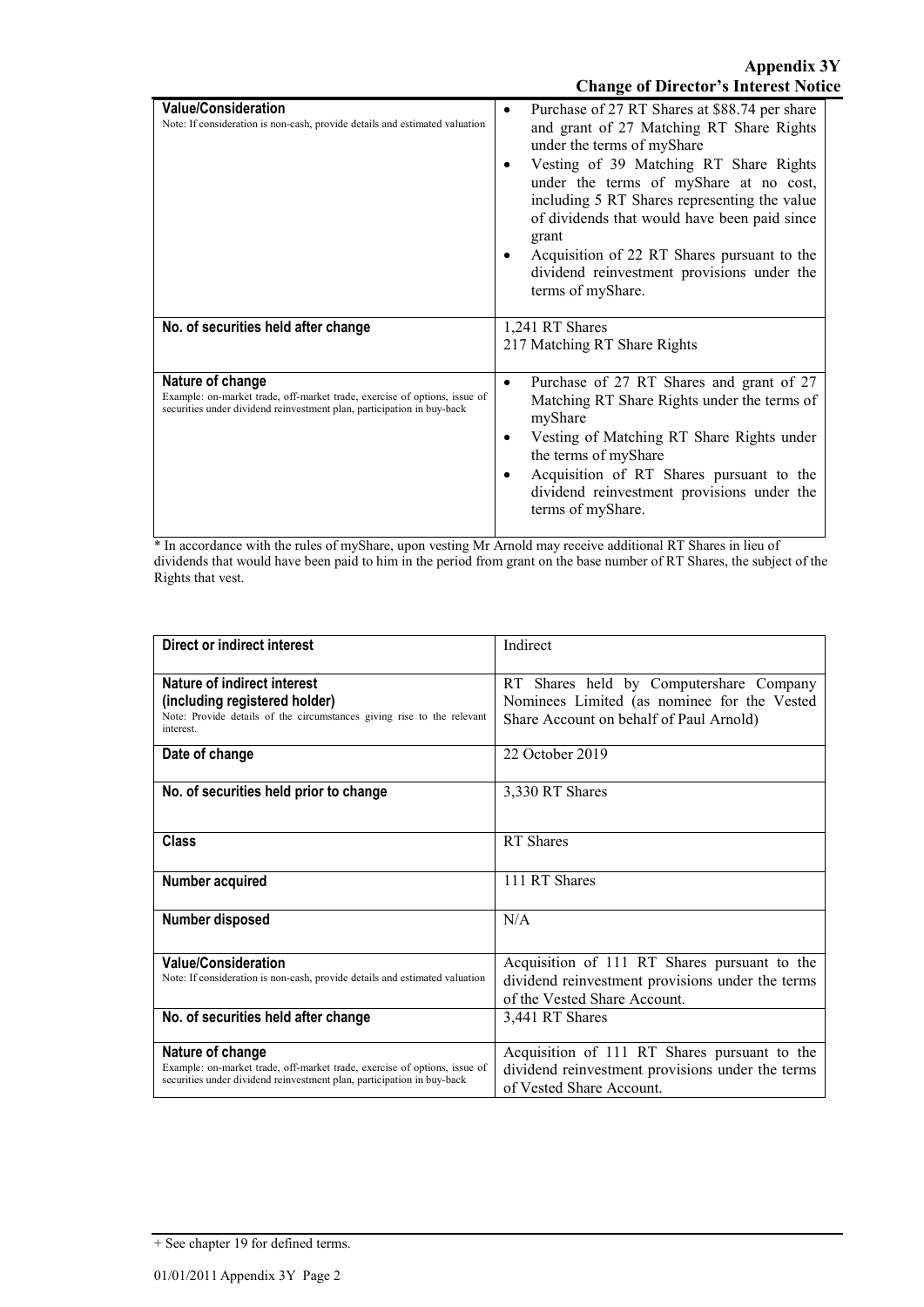| <b>Direct or indirect interest</b>                                                                                                                                      | Direct                                                                                                                    |
|-------------------------------------------------------------------------------------------------------------------------------------------------------------------------|---------------------------------------------------------------------------------------------------------------------------|
| Nature of indirect interest<br>(including registered holder)<br>Note: Provide details of the circumstances giving rise to the relevant<br>interest.                     | N/A                                                                                                                       |
| Date of change                                                                                                                                                          | N/A                                                                                                                       |
| No. of securities held prior to change                                                                                                                                  | 10,591 rights ("Rights")* to be granted RT<br>Shares under the Rio Tinto 2018 Equity Incentive<br>Program ("EIP"), being: |
|                                                                                                                                                                         | 4,838 Rights as Performance Share Awards<br>("PSAs");                                                                     |
|                                                                                                                                                                         | 4,479 Rights as Management Share Awards<br>("MSAs"); and                                                                  |
|                                                                                                                                                                         | 1,274 Rights as Bonus Deferral Awards<br>("BDAs").                                                                        |
| <b>Class</b>                                                                                                                                                            | PSAs, MSAs and BDAs under the EIP.                                                                                        |
| Number acquired                                                                                                                                                         | N/A                                                                                                                       |
| Number disposed                                                                                                                                                         | N/A                                                                                                                       |
| <b>Value/Consideration</b><br>Note: If consideration is non-cash, provide details and estimated valuation                                                               | N/A                                                                                                                       |
| No. of securities held after change                                                                                                                                     | 10,591 Rights, being:                                                                                                     |
|                                                                                                                                                                         | 4,838 PSAs;                                                                                                               |
|                                                                                                                                                                         | 4,479 MSAs; and<br>$\bullet$                                                                                              |
|                                                                                                                                                                         | 1,274 BDAs.                                                                                                               |
| Nature of change<br>Example: on-market trade, off-market trade, exercise of options, issue of<br>securities under dividend reinvestment plan, participation in buy-back | N/A                                                                                                                       |

\* In accordance with the rules of the EIP, upon vesting Mr Arnold may receive additional RT Shares in lieu of dividends that would have been paid to him in the period from grant on the base number of RT Shares, the subject of the Rights that vest.

### **Part 2 – Change of director's interests in contracts**

Note: In the case of a company, interests which come within paragraph (ii) of the definition of "notifiable interest of a director" should be disclosed in this part.

| <b>Detail of contract</b>                                                                                                                                                   | N/A |
|-----------------------------------------------------------------------------------------------------------------------------------------------------------------------------|-----|
| <b>Nature of interest</b>                                                                                                                                                   | N/A |
| Name of registered holder<br>(if issued securities)                                                                                                                         | N/A |
| Date of change                                                                                                                                                              | N/A |
| No. and class of securities to which interest<br>related prior to change<br>Note: Details are only required for a contract in relation to which the<br>interest has changed | N/A |
| Interest acquired                                                                                                                                                           | N/A |
| Interest disposed                                                                                                                                                           | N/A |

<sup>+</sup> See chapter 19 for defined terms.